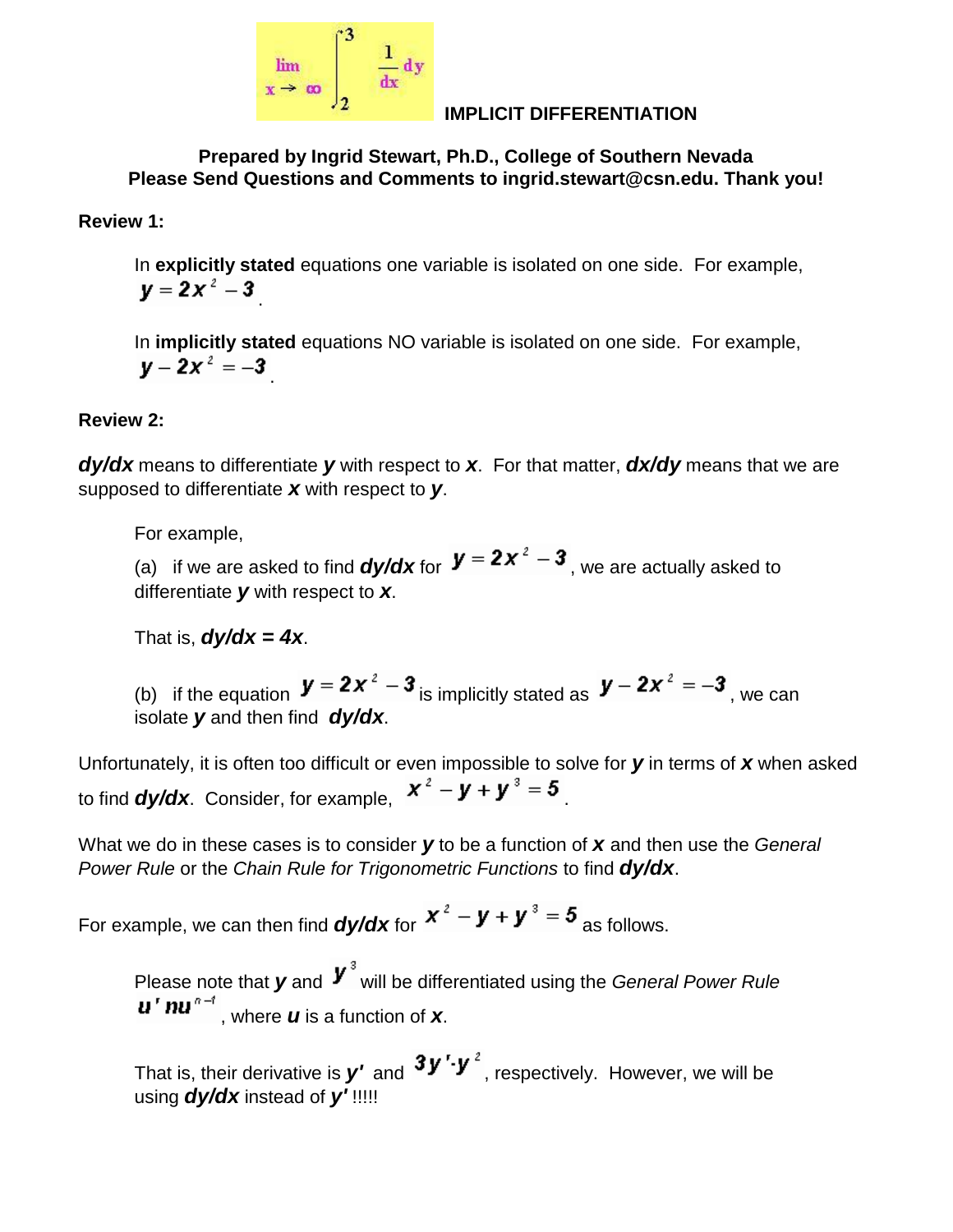$$
2x - \frac{dy}{dx} + 3y^2 \frac{dy}{dx} = 0
$$

0 Therefore, we get  $\overrightarrow{dx}$   $\frac{dx}{dx}$  Please note that when using  $\frac{dy}{dx}$ , we'll write it last!

Now, we'll isolate all terms containing a factor of *dy/dx*

$$
-\frac{dy}{dx} + 3y^2 \frac{dy}{dx} = -2x
$$

and then we'll factor *dy/dx* out of every term

$$
\frac{dy}{dx}(-1+3y^2)=-2x
$$

Finally, we will isolate *dy/dx* as follows:

$$
\frac{\mathrm{d}y}{\mathrm{d}x} = \frac{-2x}{-1+3y^2} = \frac{2x}{1-3y^2}
$$

### **Problem 1:**

and  $\overline{dx}$ 

Find 
$$
\frac{dy}{dx}
$$
 given  $x^2 + y^2 = 9$ .  
\n $2x + 2y \frac{dy}{dx} = 0$   
\n $2y \frac{dy}{dx} = -2x$   
\n $\frac{dy}{dx} = \frac{-2x}{2y}$   
\n $\frac{dy}{dx} = -\frac{x}{y}$ 

 $= -$ 

**You should always write your solutions in lowest terms!**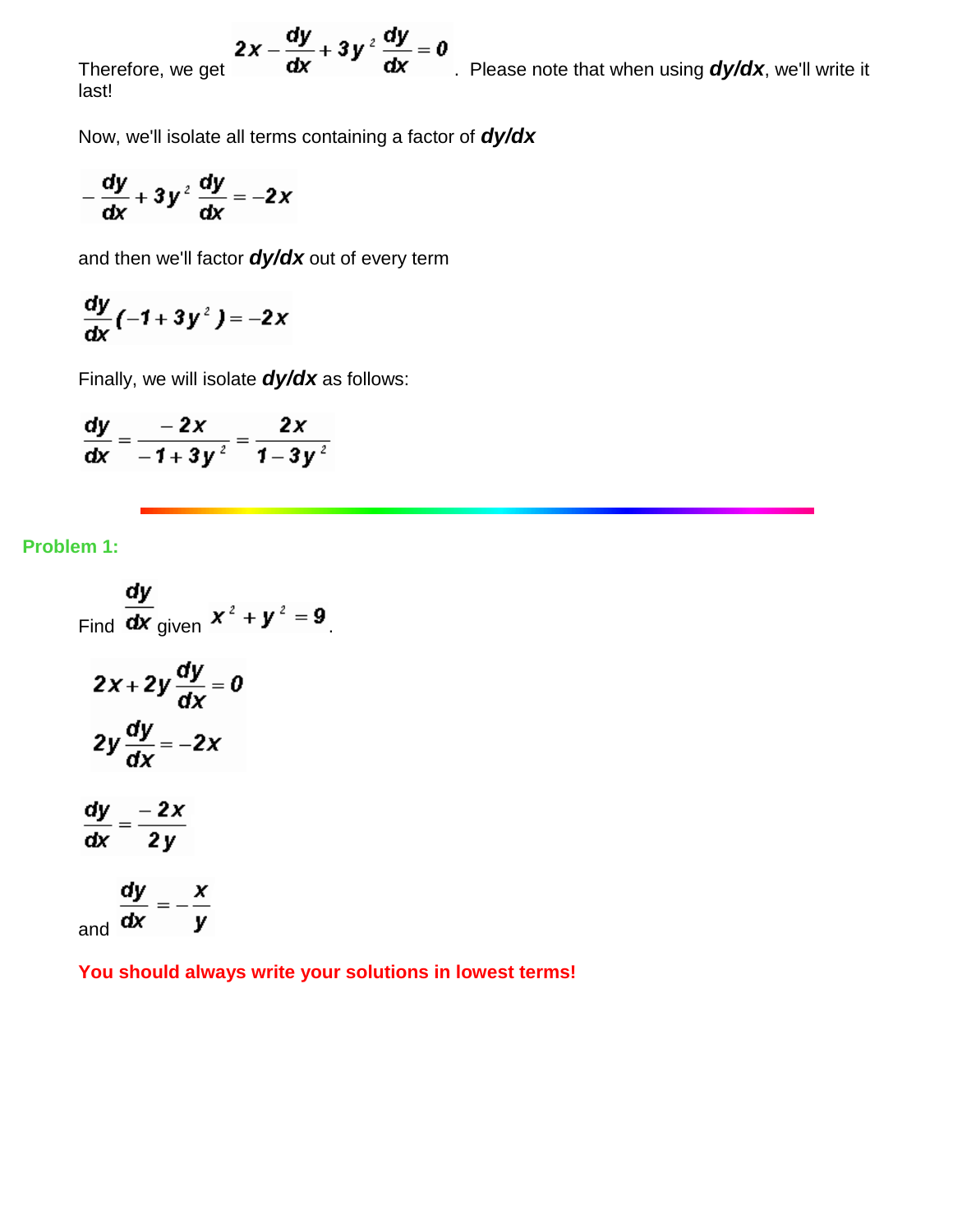Find 
$$
\frac{dy}{dx}
$$
 given 
$$
y^4 + 3y - 4x^3 = 5x + 1
$$

$$
4y^3 \frac{dy}{dx} + 3 \frac{dy}{dx} - 12x^2 = 5
$$

$$
4y^3 \frac{dy}{dx} + 3 \frac{dy}{dx} = 5 + 12x^2
$$

$$
\frac{dy}{dx}(4y^3 + 3) = 5 + 12x^2
$$

$$
\frac{dy}{dx} = \frac{5 + 12x^2}{4y^3 + 3}
$$

## **Problem 3:**

Find  $\frac{dy}{dx}$  given  $3x^4 - xy = -4y^3$ .

We MUST use the *Product Rule* to differentiate **XY** !

Let's differentiate 
$$
xy
$$
 separately. Let  $u = x$  and  $v = y$ , then  $u' = 1$  and  
\n $v' = \frac{dy}{dx}$ . Therefore, the derivative of  $xy$  is  $y + x \frac{dy}{dx}$ .

Finally, differentiating the entire equation, we get

$$
12x^3 - \left(y + x\frac{dy}{dx}\right) = -12y^2 \frac{dy}{dx}
$$
  

$$
12x^3 - y - x\frac{dy}{dx} = -12y^2 \frac{dy}{dx}
$$
  

$$
12y^2 \frac{dy}{dx} - x\frac{dy}{dx} = -12x^3 + y
$$
  

$$
\frac{dy}{dx}(12y^2 - x) = -12x^3 + y
$$
  

$$
\frac{dy}{dx} = -12x^3 + y
$$

and  $\overline{dx} = \overline{12y^2 - x}$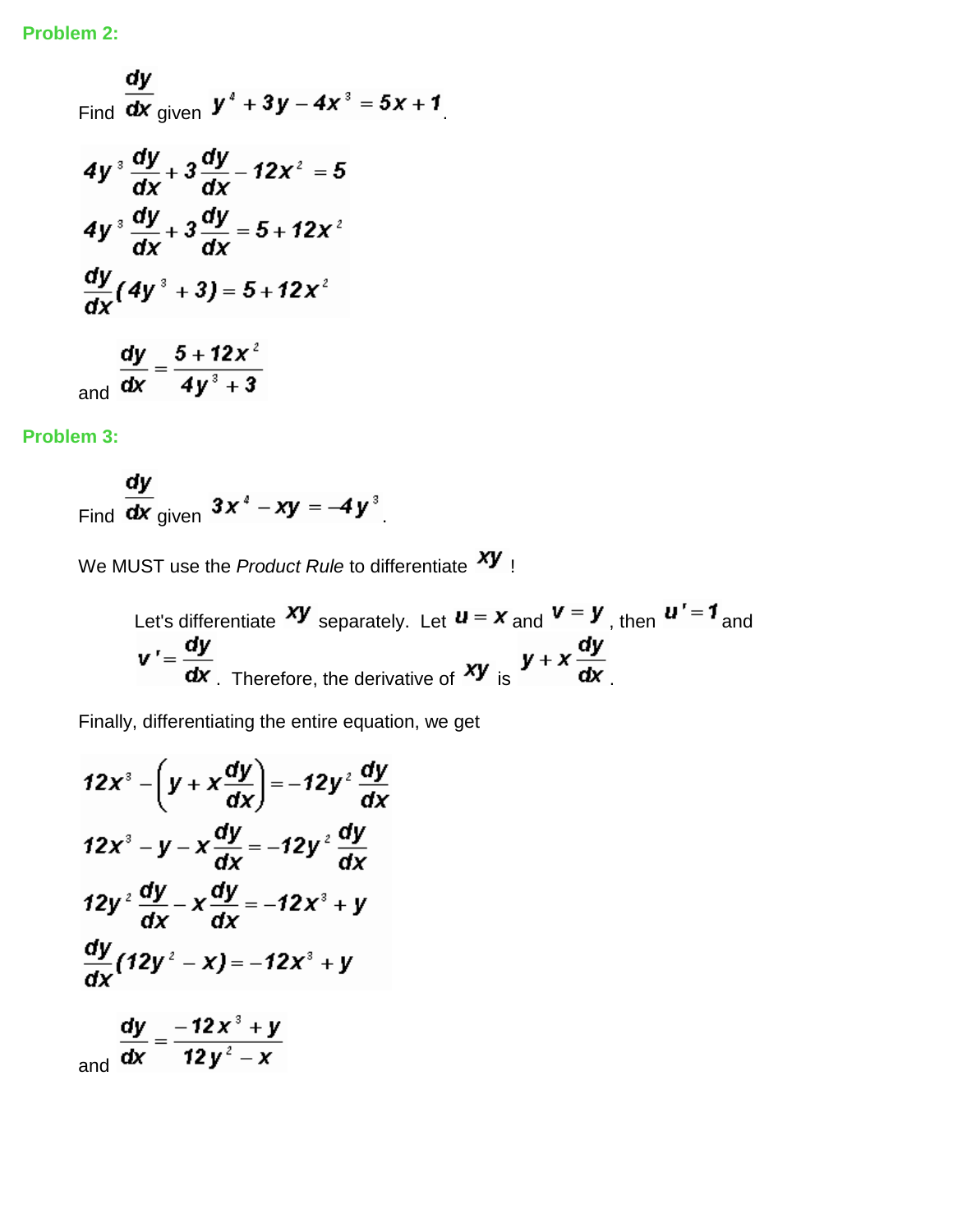If you wish, you could also write the solution as follows:

$$
\frac{dy}{dx} = \frac{y - 12x^3}{12y^2 - x}
$$

or multiplying both the numerator and denominator by *-1*, you may want to write your solution as

$$
\frac{dy}{dx} = \frac{12x^3 - y}{x - 12y^2}
$$

**NOTE: Often in mathematics we shy away from writing terms with negative coefficients first. However, you may write your solution in any way that you see fit!**

**Problem 4:**

Find  $\frac{dy}{dx}$  given  $y = x^2 \sin y$ .

We MUST use the *Product Rule* to differentiate the right side of the equation.

For the Product Rule we need 
$$
u = x^2
$$
 and  $v = \sin y$  so that  $u' = 2x$  and  $v' = (\cos y) \frac{dy}{dx}$ 

dv

Finally, differentiating the entire equation, we get

$$
\frac{dy}{dx} = 2x \sin y + x^{2} (\cos y) \frac{dy}{dx}
$$
\n
$$
\frac{dy}{dx} - x^{2} (\cos y) \frac{dy}{dx} = 2x \sin y
$$
\n
$$
\frac{dy}{dx} (1 - x^{2} \cos y) = 2x \sin y
$$
\n
$$
\frac{dy}{dx} = 2x \sin y
$$

and  $\overrightarrow{\mathbf{dx}} = \frac{\overrightarrow{dx} - \overrightarrow{y}}{1 - x^2 \cos y}$ 

**Problem 5:**

Find  $\frac{dy}{dx}$  given  $x = \sin xy$ 

Let's differentiate 
$$
xy
$$
 separately. Let  $u = x$  and  $v = y$ , then  $u' = 1$  and  
\n $v' = \frac{dy}{dx}$ . Therefore, the derivative of  $xy$  is  $y + x \frac{dy}{dx}$ .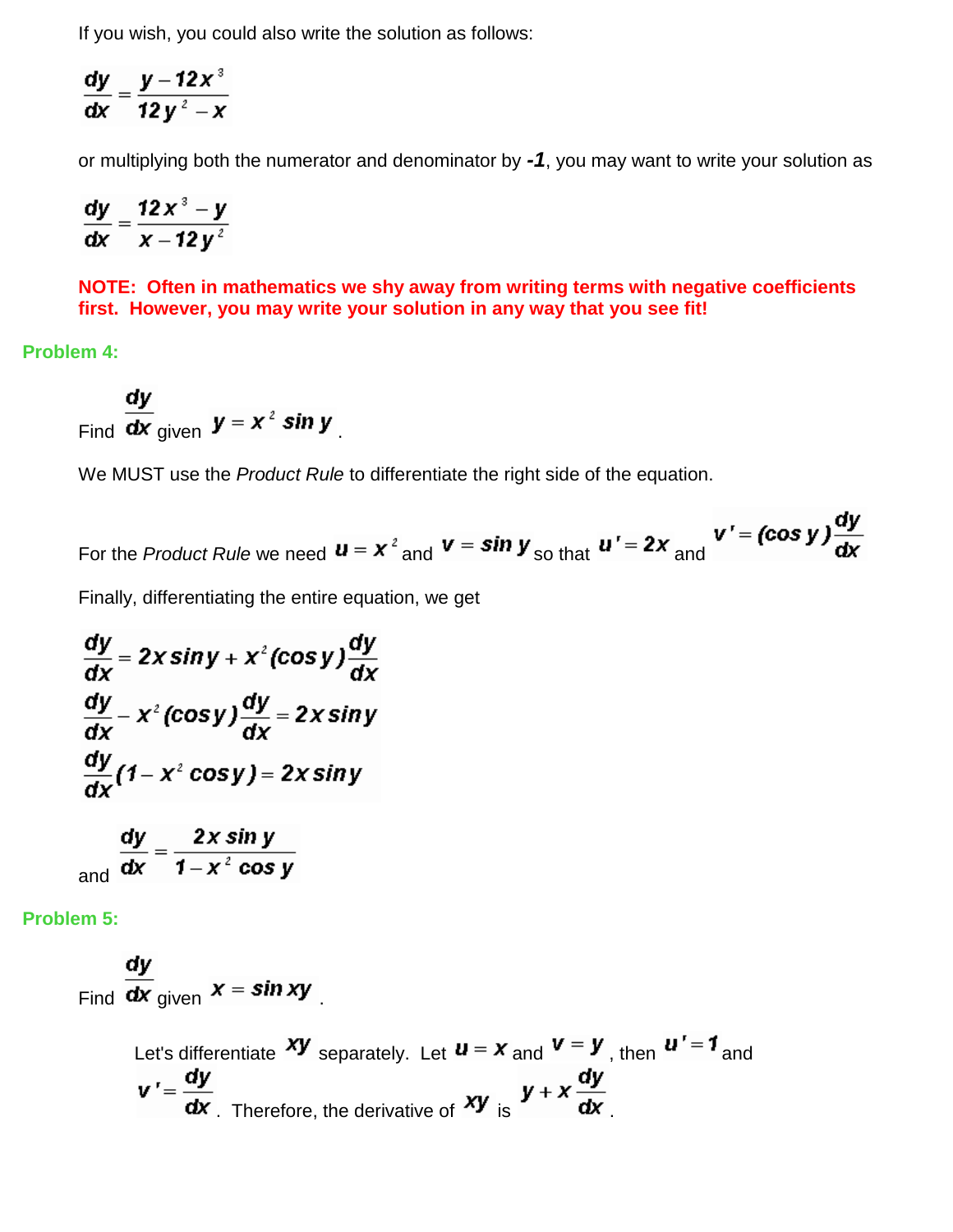Finally, differentiating the entire equation, we get

$$
1 = \left(y + x \frac{dy}{dx}\right)(\cos xy)
$$
  
\n
$$
1 = y(\cos xy) + x(\cos xy) \frac{dy}{dx}
$$
  
\n
$$
1 - y(\cos xy) = x(\cos xy) \frac{dy}{dx}
$$
  
\n
$$
\frac{dy}{dx} = \frac{1 - y(\cos xy)}{x}
$$

and  $\overline{dx}$  $x$ (cos xy )

**Problem 6:**

Find 
$$
\frac{dy}{dx}
$$
 given  $y^2 + 1 = x^2$  sec y

We MUST use the *Product Rule* to differentiate the equation. That is, we'll let  $\mathbf{u} = \mathbf{x}^2$  and

 $v = \sec y$  so that  $u' = 2x$  and  $v' = (\sec y \tan y) \frac{dy}{dx}$ 

Finally, differentiating the entire equation, we get

$$
2y \frac{dy}{dx} = 2x \sec y + x^{2} (\sec y \tan y) \frac{dy}{dx}
$$
  

$$
2y \frac{dy}{dx} - x^{2} (\sec y \tan y) \frac{dy}{dx} = 2x \sec y
$$
  

$$
\frac{dy}{dx} (2y - x^{2} \sec y \tan y) = 2x \sec y
$$
  

$$
\frac{dy}{dx} = \frac{2x \sec y}{2y - x^{2} \sec y \tan y}
$$

**Problem 7:**

Find 
$$
\frac{dy}{dx}
$$
 given  $xy = \tan y$ 

We must differentiate **XY** using the *Product Rule* and the *Chain Rule for Trigonometric Functions* to differentiate **tany** 

Let's differentiate 
$$
xy
$$
 separately. Let  $u = x$  and  $v = y$ , then  $u' = 1$  and  
\n $v' = \frac{dy}{dx}$ . Therefore, the derivative of  $xy$  is  $y + x \frac{dy}{dx}$ .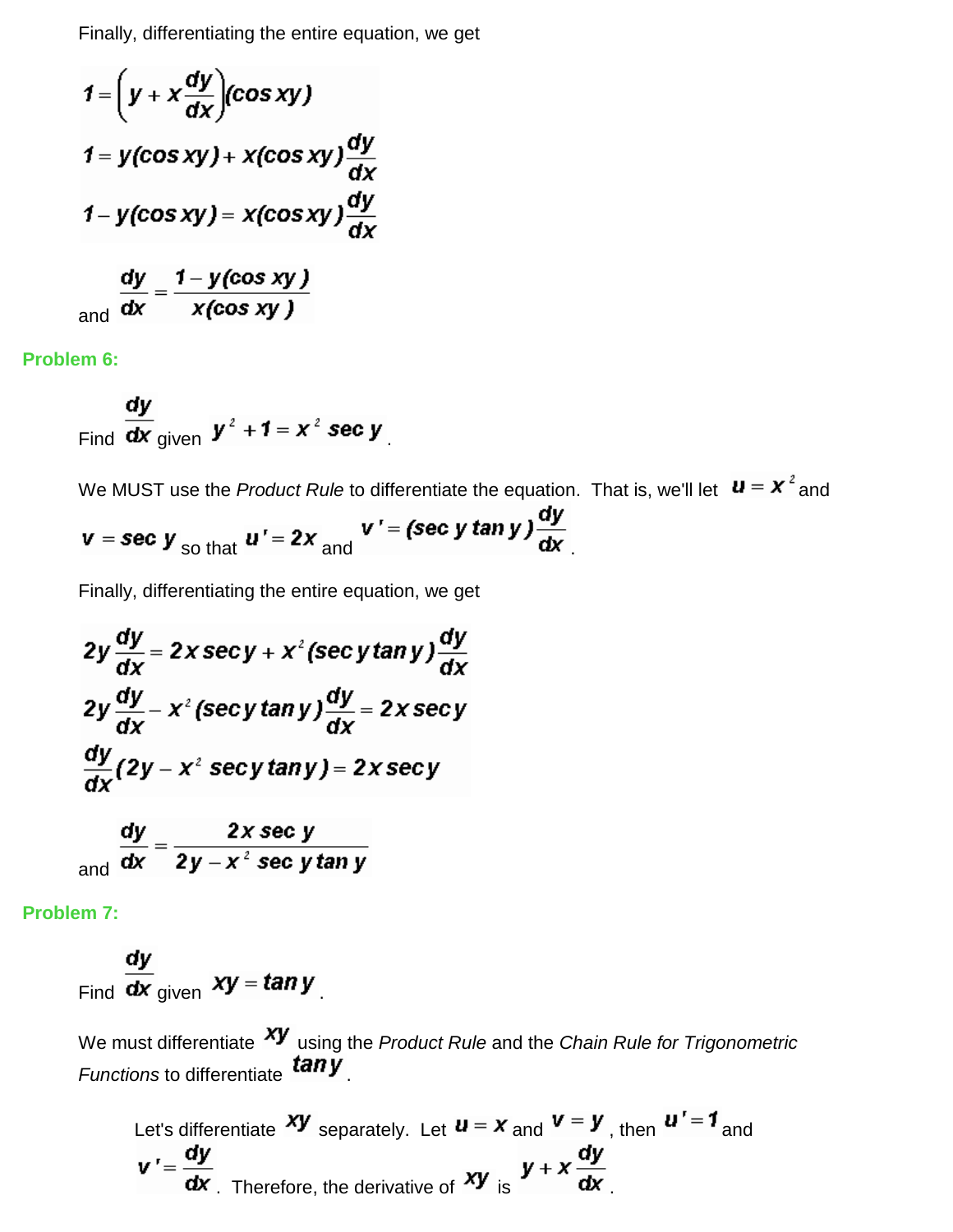Finally, differentiating the entire equation, we get

$$
y + x \frac{dy}{dx} = (\sec^2 y) \frac{dy}{dx}
$$
  

$$
x \frac{dy}{dx} - (\sec^2 y) \frac{dy}{dx} = -y
$$
  

$$
\frac{dy}{dx} (x - \sec^2 y) = -y
$$
  

$$
\frac{dy}{dx} = \frac{-y}{x - \sec^2 y}
$$

If you wish, you can also write the solution as follows:

 $\frac{dy}{dx} = \frac{y}{\sec^2 y - x}$  Note that we multiplied both the numerator and denominator by *-1*!

## **Problem 8:**

Find 
$$
\frac{dy}{dx}
$$
 given  $x = \cos y$ 

We must differentiate *cos y* using the *Chain Rule for Trigonometric Functions*.

Then 
$$
1 = (-\sin y) \frac{dy}{dx}
$$

and we find that 
$$
\frac{dy}{dx} = \frac{-1}{\sin y}
$$
 or if you wish  $\frac{dy}{dx} = -\frac{1}{\sin y}$ 

#### **Problem 9:**

Find  $\frac{dy}{dx}$  given  $3x - y^3 = 11x^4$  and evaluate the derivative at the point  $(1,-2)$ .

$$
3-3y^2\frac{dy}{dx} = 44x^3
$$

$$
-3y^2\frac{dy}{dx} = 44x^3 - 3
$$

$$
\frac{dy}{dx} = \frac{44x^3 - 3}{-3y^2}
$$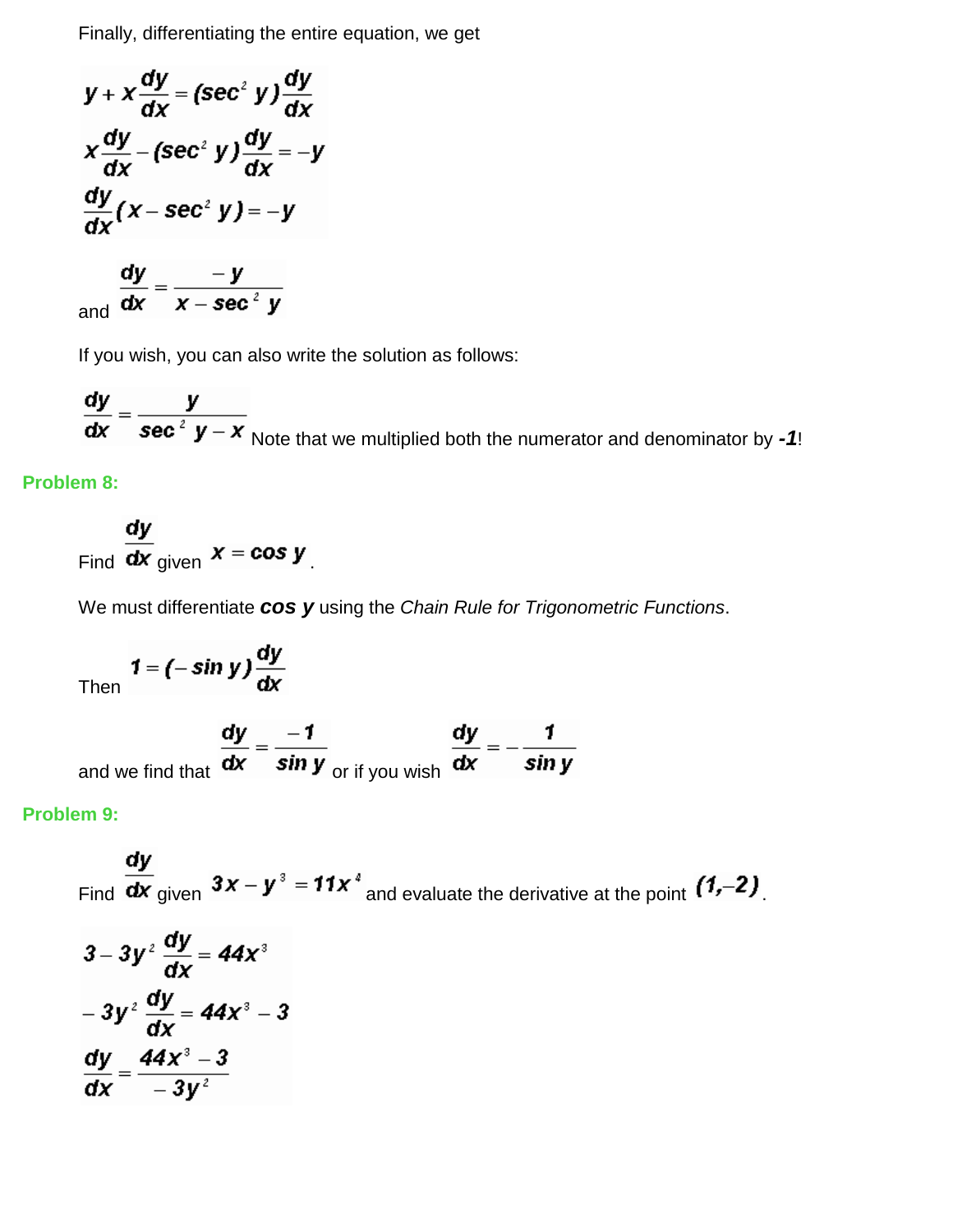If you wish,  $\frac{dy}{dx} = -\frac{44x^3 - 3}{3y^2}$  or you can multiply the denominator by *-1* as follows:

$$
\frac{dy}{dx} = \frac{3-44x^3}{3y^2}
$$

**Note that in mathematics we often shy away from writing a term with a negative coefficient first**

dy Finally, at the point  $(1,-2)$  we can find  $\overline{dx}$  as follows:

 $\frac{dy}{dx} = \frac{3 - 44(1)^3}{3(-2)^2}$  $\frac{dy}{dx} = \frac{-41}{12}$ 

**Problem 10:**

Find the *Second Derivative* of  $y^2 - 4x^2 = 5$ .

First, we must find the *First Derivative* **dx**.

$$
2y\frac{dy}{dx} - 8x = 0
$$
  

$$
\frac{dy}{dx} = \frac{8x}{2y}
$$

$$
\frac{dy}{dx} = \frac{4x}{y}
$$

# $d^2y$

Now, we'll find the *Second Derivative*  $\overline{dx^2}$  by differentiating the *First Derivative*.

 $d^2y$ We'll use the *Quotient Rule* to find  $\frac{d\mathbf{x}^2}{d\mathbf{x}^2}$  given  $\mathbf{u} = 4\mathbf{x}$ ,  $\mathbf{v} = \mathbf{y}$ ,  $\mathbf{u}' = 4$ , and  $\mathbf{v}' = \frac{d\mathbf{y}}{d\mathbf{x}}$ .